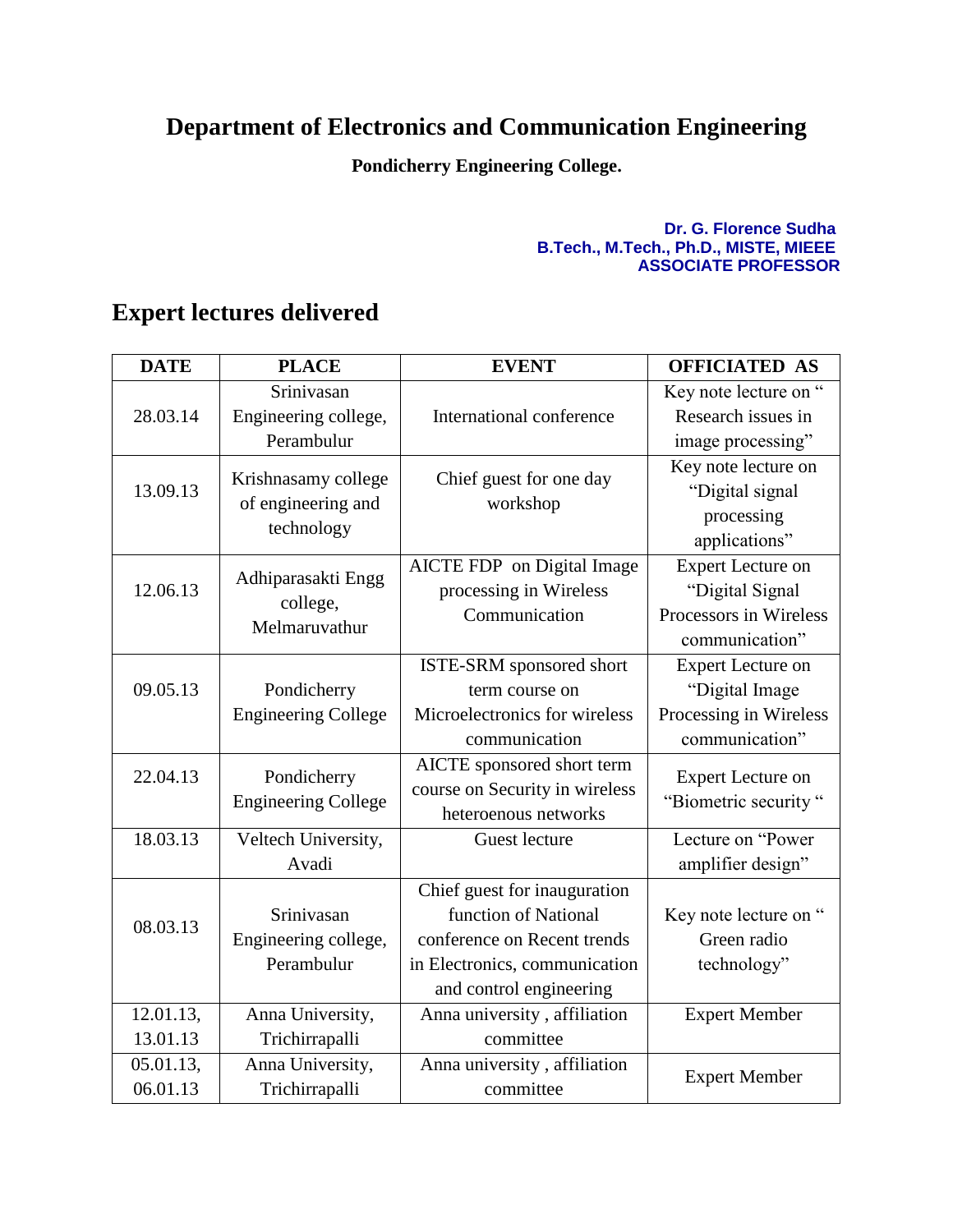| 08.09.2012 | Annamalai<br>University                                                 | Question paper scrutiny board                                     | <b>Expert Member</b>                                                                    |
|------------|-------------------------------------------------------------------------|-------------------------------------------------------------------|-----------------------------------------------------------------------------------------|
| 21.07.12   | Veltech University,<br>Avadi                                            | Lab academic audit                                                | Expert member                                                                           |
| 27.05.12   | Mailam Engineering<br>college, Mailam                                   | AICTE FDP on Fuzzy logic<br>and Image Processing                  | Expert Lecture on<br>" Application of Fuzzy<br>filters for denoising "                  |
| 16.05.12   | <b>Christ Engineering</b><br>College, Puducherry                        | <b>AICTE FDP</b>                                                  | Expert Lecture on<br>"Passive Optical<br>Networks and Fibre to<br>the home"             |
| 03.05.12   | Adhiparasakti Engg<br>college,<br>Melmaruvathur                         | <b>AICTE FDP</b> on Digital Filters<br>and Applications           | <b>Expert Lecture on</b><br>"Applications of<br>Digital filters in Image<br>Processing" |
| 24.04.12   | Pondicherry<br><b>Engineering College</b>                               | <b>AICTE FDP</b> on Embedded<br>Systems- Issues & Challenges      | <b>Expert Lecture on</b><br>"Embedded System<br>DSP processors"                         |
| 29.08.11   | Arunai Engineering<br>College,<br>Tiruvannamalai                        | Inauguration of ECE Student<br>Council                            | Key note address on<br>"Recent trends in<br>Image Processing"                           |
| 25.08.11   | <b>Christ Engineering</b><br>College                                    | Special lecture                                                   | Special lecture on<br>"Digital Image<br>Processing"                                     |
| 04.03.11   | Kamban Engineering<br>College,<br>Tiruvannamalai                        | Intl. Conference on 4G<br><b>Wireless Computer Networks</b>       | Chair person of session                                                                 |
| 07.03.11   | Rajiv Gandhi College<br>of Engineering and<br>Technology,<br>Puducherry | <b>National Technical</b><br>Symposium, PRESTO 2011               | Paper presentation<br>session judge.                                                    |
| 02.03.11   | Sri Jayaram<br>Engineering College,<br>Cuddalore                        | National Technical<br>Symposium, Commutronix 11                   | Inaugural address and<br>Paper presentation<br>session judge                            |
| 02.09.10   | <b>MIET</b> Engineering<br>college, Trichi                              | Two national workshop on<br>optical communication and<br>networks | Expert Lecture on<br>Optical network                                                    |
| 20.07.10   | <b>IFET</b> college of<br>engineering,<br>Villupuram                    | Inauguration of Assoc. of<br><b>Communication Engineers</b>       | Lecture on "Digital"<br>Image Processing"                                               |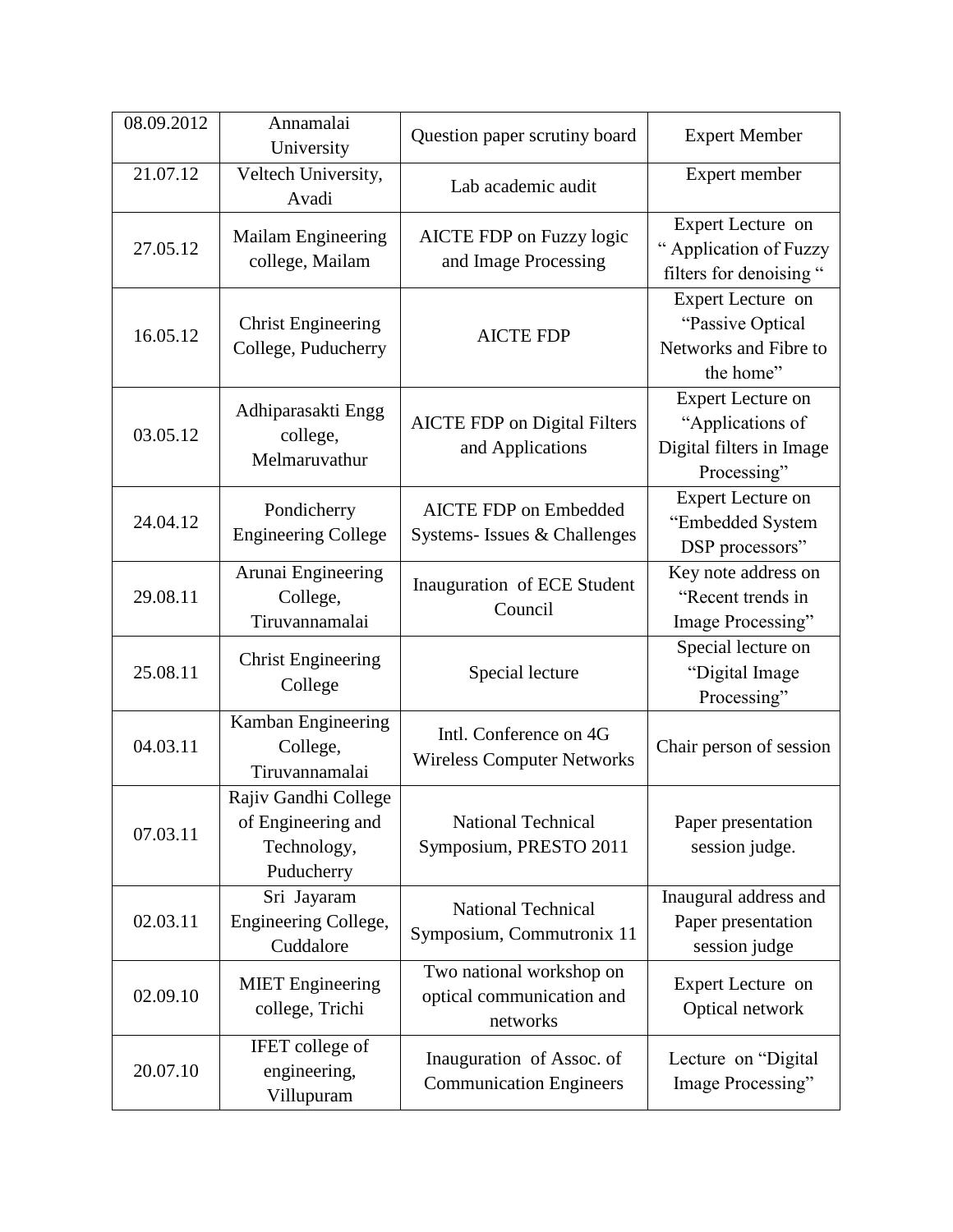| 04.03.09 | Kamban Engineering<br>college,<br>Tiruvananmalai                          | National level technical<br>symposium                                                              | Judge for technical<br>session                                        |
|----------|---------------------------------------------------------------------------|----------------------------------------------------------------------------------------------------|-----------------------------------------------------------------------|
| 21.09.08 | <b>IFET</b> college of<br>engineering,<br>Villupuram                      | 8 <sup>th</sup> National conference on<br>VLSI design, signal<br>processing and<br>communication   | Session chair                                                         |
| 06.09.08 | Mailam Engg.<br>College, Mailam                                           | Guest lecture                                                                                      | Lecture on "Power<br>spectrum estimation"                             |
| 29.07.08 | Dhanalakhmi<br>Srinivasan Engg.<br>College, Perambalur.                   | Inauguration of Student<br>association of Biomedical<br>engineering                                | Key note address on<br>"Biomedical optics"                            |
| 24.03.08 | VRS College of<br>Engineering and<br>Technology,<br>Villupuram            | State level technical<br>symposium                                                                 | Key note address on<br>"Signal Processing<br>applications"            |
| 02.02.08 | Sri Manakula<br>Vinayagar Engg.<br>College,<br>Madagadipet,<br>Puducherry | AICTE SDP "Research<br>challenges and trends in<br>Modern communication<br>systems and networking" | Expert Lecture on<br>"Entity authentication<br>in computer networks"  |
| 01.09.07 | Dhanalakhmi<br>Srinivasan engg.<br>College, Perambalur.                   | Two day national level<br>workshop on signal and Image<br>processing using Matlab                  | Expert Lecture on<br>"Applications of<br>Digital Image<br>Processing" |
| 26.07.07 | Sri Manakula<br>Vinayagar Engg.<br>College<br>Madagadipet,<br>Puducherry  | AICTE National seminar on "<br>Advances in optical<br>networking"                                  | Expert Lecture on<br>"Fibre to the home<br>network"                   |
| 22.03.07 | Mailam Engineering<br>college, Mailam                                     | ISTE staff development<br>programme on" Emerging<br>trends in embedded<br>technology"              | <b>Expert Lecture on</b><br>Image processing "                        |
| 17.03.07 | Dr. Pauls Engg.<br>College                                                | One day workshop on<br>computer networks and<br>signals and systems                                | Lecture on "Signals"<br>and systems"                                  |
| 19.02.07 | SKP. Engg. College,<br>Tiruvanamalai                                      | <b>Inauguration of Technical</b><br>symposium Cyber probe 07                                       | Inaugural address and<br>session judge                                |